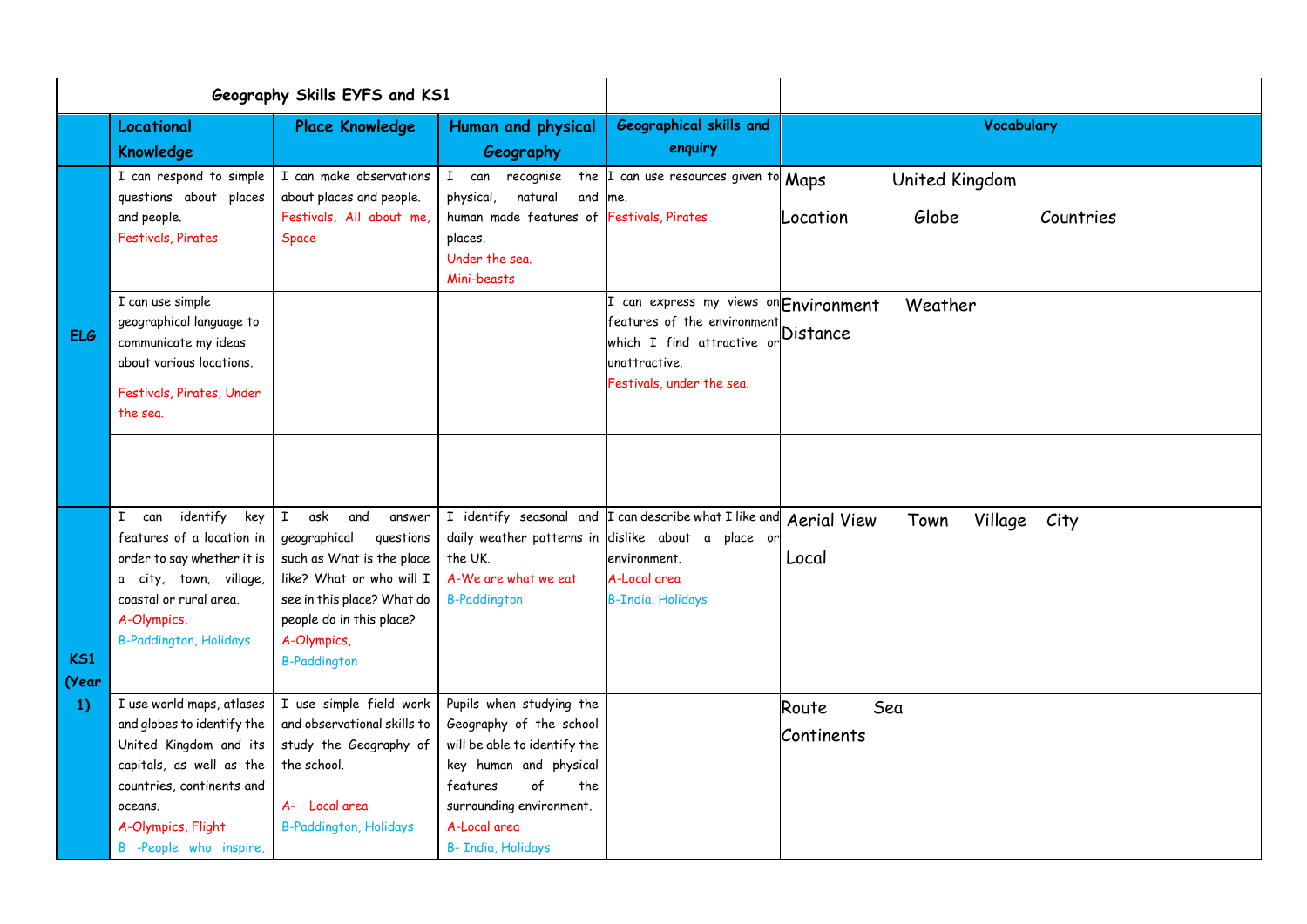|       | holidays               |                                             |                                                    |                                                                                          |                                                                                         |
|-------|------------------------|---------------------------------------------|----------------------------------------------------|------------------------------------------------------------------------------------------|-----------------------------------------------------------------------------------------|
|       |                        |                                             |                                                    |                                                                                          |                                                                                         |
|       |                        |                                             |                                                    |                                                                                          |                                                                                         |
|       |                        |                                             | I use basic Geographical                           |                                                                                          | Hill House<br>Forest                                                                    |
|       |                        |                                             | vocabulary to refer to key                         |                                                                                          |                                                                                         |
|       |                        |                                             | human features: city,                              |                                                                                          |                                                                                         |
|       |                        |                                             | town, village, factory,                            |                                                                                          |                                                                                         |
|       |                        |                                             | farm, house, office and                            |                                                                                          |                                                                                         |
|       |                        |                                             | shops.                                             |                                                                                          |                                                                                         |
|       |                        |                                             | A - Olympics, Local area                           |                                                                                          |                                                                                         |
|       |                        |                                             | <b>B- India, Holidays</b>                          |                                                                                          |                                                                                         |
|       |                        |                                             |                                                    |                                                                                          |                                                                                         |
|       |                        |                                             | I use basic Geographical                           |                                                                                          | Coastal Forest Ocean River<br>Vegetation                                                |
|       |                        |                                             | vocabulary to refer to key                         |                                                                                          |                                                                                         |
|       |                        |                                             | physical features: beach,                          |                                                                                          |                                                                                         |
|       |                        |                                             | forest,<br>hill,<br>coast,                         |                                                                                          |                                                                                         |
|       |                        |                                             | mountain, ocean, river,                            |                                                                                          |                                                                                         |
|       |                        |                                             | sail, valley, vegetation and                       |                                                                                          |                                                                                         |
|       |                        |                                             | weather.                                           |                                                                                          |                                                                                         |
|       |                        |                                             | A- We are what we eat,<br>Local area               |                                                                                          |                                                                                         |
|       |                        |                                             | B- India, Holidays                                 |                                                                                          |                                                                                         |
|       |                        |                                             |                                                    |                                                                                          |                                                                                         |
|       | I can name and locate  | I can name and locate and                   |                                                    |                                                                                          | Identify the location of I give my views on the England Scotland Wales Northern Ireland |
|       | the world's continents | identify<br>the                             | hot and cold areas in the environment or locality. |                                                                                          |                                                                                         |
|       | and oceans.            | characteristics of the                      | world in relation to the A-Local area              |                                                                                          | Continents Environment<br>Equator Climate                                               |
|       | A-Olympics, Flight     | four countries and capital                  | Equator and the North B-India, Holidays            |                                                                                          | Pacific Atlantic Indian Artic                                                           |
|       | <b>B-Holidays</b>      | cities of the United                        | and South Poles.                                   |                                                                                          |                                                                                         |
| K51   |                        | Kingdom<br>and<br>its<br>surrounding areas. | <b>B-Paddington, Holidays</b>                      |                                                                                          |                                                                                         |
| (Year |                        | A-People who inspire,                       |                                                    |                                                                                          |                                                                                         |
| 2)    |                        | Local area                                  |                                                    |                                                                                          |                                                                                         |
|       |                        | <b>B-Paddington</b>                         |                                                    |                                                                                          |                                                                                         |
|       |                        |                                             |                                                    | $\overline{\text{\sf I}}$ can devise a simple map and $\overline{\text{\sf Map}}$ Symbol |                                                                                         |
|       |                        |                                             |                                                    | use and construct basic                                                                  |                                                                                         |
|       |                        |                                             |                                                    | symbols in a key using simple                                                            |                                                                                         |
|       |                        |                                             |                                                    | grid references.                                                                         |                                                                                         |